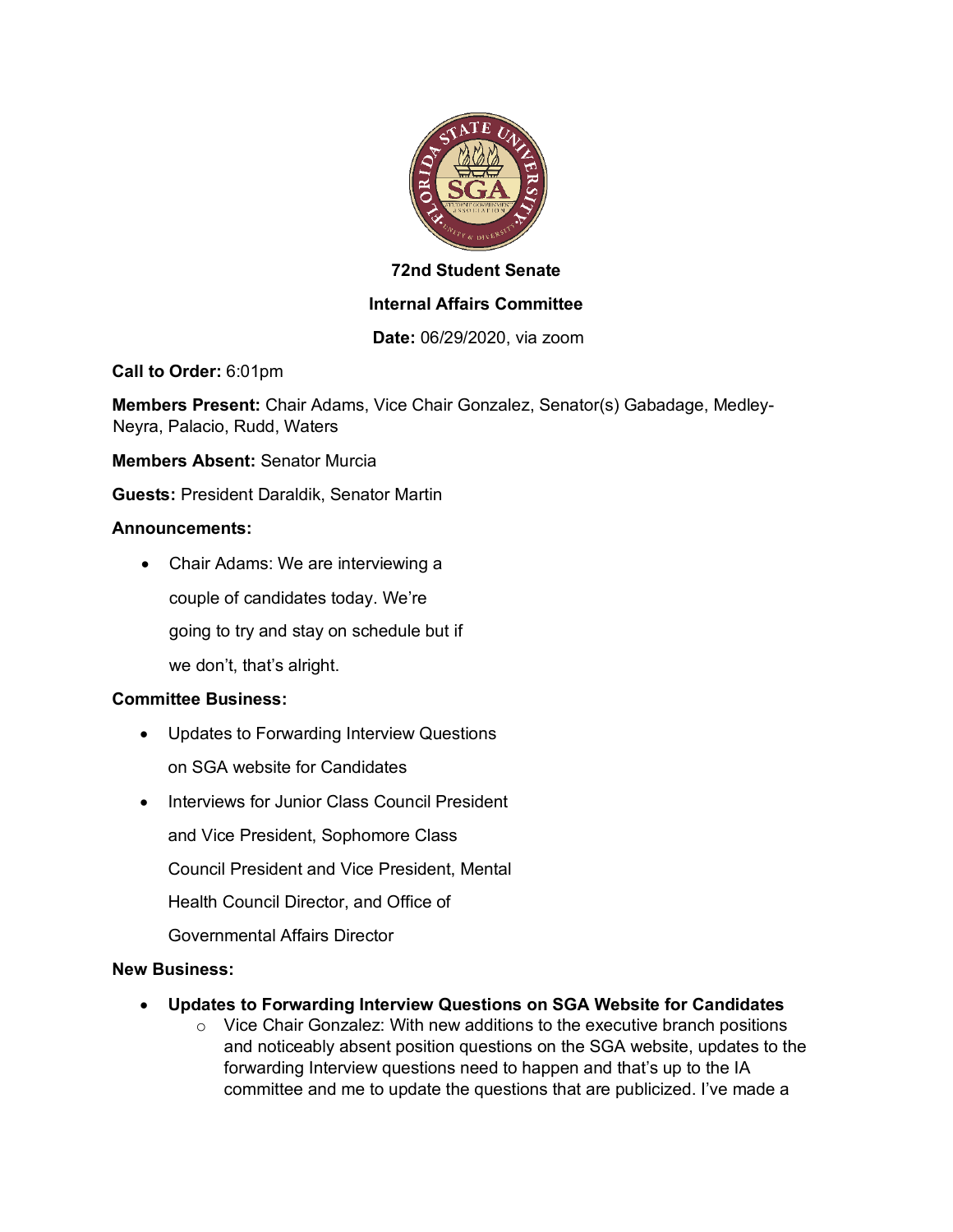google doc that has added the new positions and some sample questions. Feel free to add/remove questions and update, we'll be actively working on these in committee as well.

- **Interview #1: Brooke Deering for Junior Class Council President** 
	- o **Opening:** Nice to meet you all, I'm Brooke Deering, 3rd yr at FSU hoping to be JCC President. I formerly served as SoCC Treasurer. We had a lot of changes and challenges being new to the organization but we were able to grow and I found a love in Class councils. This isn't the only entity within SGA im involved in, I also serve on Homecoming Council. I have background communicating with staff, faculty, and students and know what it takes to put out successful events.
	- o **Technical, non-debatable:**
		- **•** Senator Waters: Are you financially certified?
			- Yes, I took it last summer and plan to get recertified for the next fiscal year.
	- o **Questions related to position, experience, or future goals:**
		- Senator Rudd: How do you plan on serving in this role in such an unprecedented time and the possibility of a virtual semester?
			- I've definitely had to adjust some of the goals I have planned. I plan on working with the other class councils to help engage with the junior class. It's my job to make connections with the class and myself and I have thought of social media campaigns to help do that.
		- § Senator Gabadage: What is one tangible goal you have for your position as President?
			- Intentional events. I want to hit a certain goal with every event that we put on and I want to focus on professional development for my class through events and organizational connections.
		- § Vice Chair Gonzalez: With the challenges you faced as SoCC treasurer, how do you plan on taking those and applying that to this position? Also how do you plan on guiding the class through the current state of our country?
			- As SoCC Treasurer, the challenges I had allow me to realize that I want to set a solid foundation for this class currently as it relates to communication. As it relates to communication about the current state of our country, I would want to make people aware of the resources that exist and allow people to feel heard within the JCC.
		- § Senator Waters: I know you elaborated about how your President and Vice President stepped down, how did that affect how the team worked? What initiatives were you able to carry out?
			- It was an adjustment but we still held successful events. We had coffee on landis on finals week and halfway there fair to have sophomores celebrate there journey toward graduation so hopefully I plan on bringing that back in Spring.
	- o **Questions related to character or any other questions:**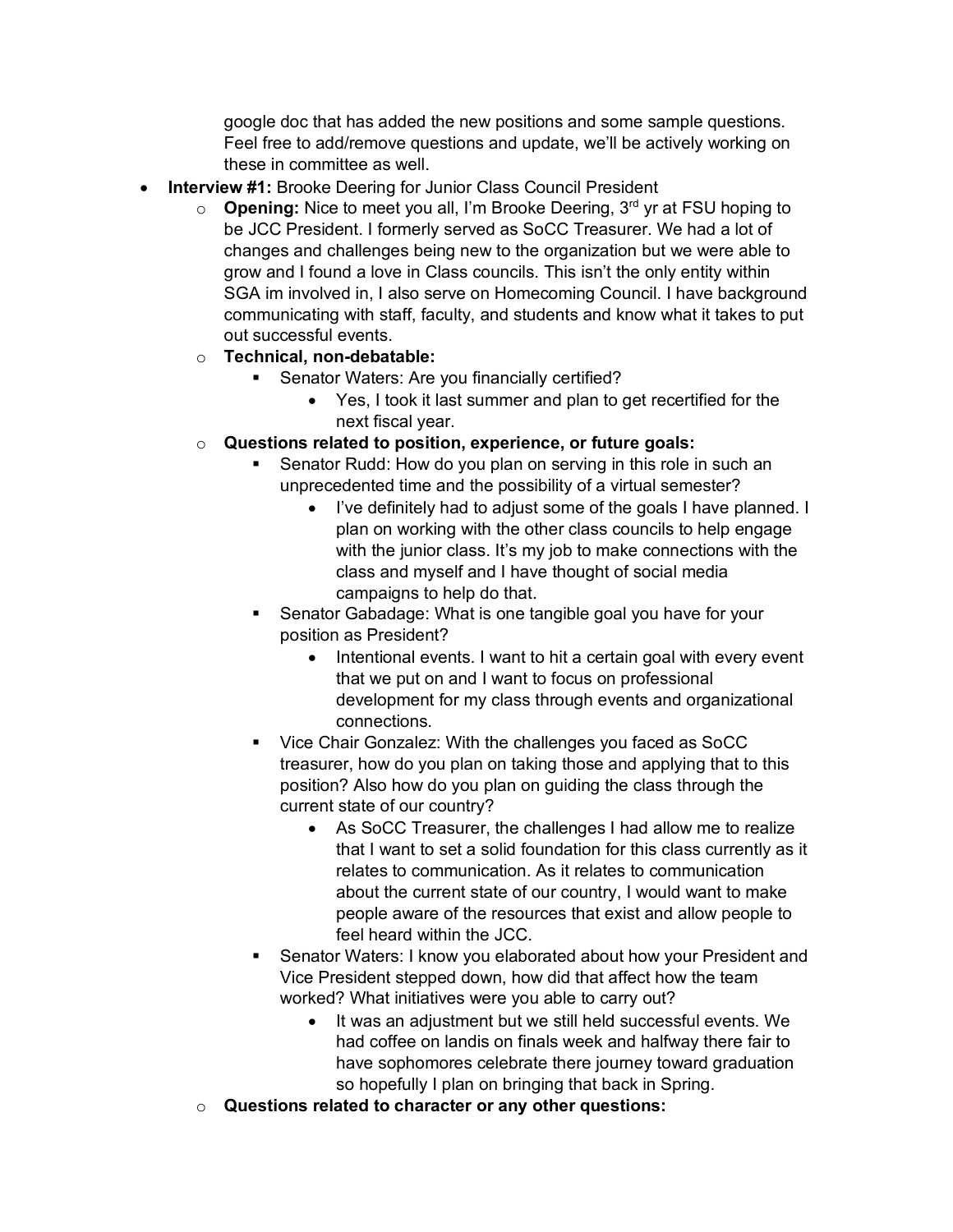- Senator Medley-Neyra: How excited are you for this position?
	- I didn't know about class councils in the beginning and when I got involved I absolutely loved it. There's a lot of things we can do and change in the future and I'm excited to see that develop and grow from last year.
- § Senator Rudd: How have your external and internal identities influenced you wanting to apply for this position?
	- I come from a black and white family and seeing those cultures and the diversity has impacted me a lot. Being from that diverse background, I want to provide professional development opportunities to my class and be that voice for them as well.
- Senator Martin: How are you going to create an inclusive environment for everybody in the Junior class?
	- I think developing that environment is understanding the diversity of all on campus so I want to make sure we do diverse programming and social media campaigning. I know everyone comes from different backgrounds and I want to cater to those backgrounds.
- o **Closing:** Thank you for taking time out of your day to ask questions and hear me out. I think Class Council has so much room to improve, we did a lot of things great but we can do so much better. I hope to work toward the goals I mentioned
- o **Deliberations**
	- Roundtable
- o **Motion to Call the Question** 
	- Senator Waters
	- Senator Gabadage seconds
- o **Voting Results** 
	- $\blacksquare$  Yes- 6
		- Gonzalez
		- Gabadage
		- Medley-Neyra
		- Palacio
		- Rudd
		- Waters
	- $\blacksquare$  No- 0
	- Abstention- 0
	- Candidate passes
- **Interview #2:** Kamden Nelson for Junior Class Council Vice President
	- o **Opening:** I'm Kamden Nelson but everyone calls me Bubba. Im a second year but a junior by credits, study Public Health and Nursing. I attended SLS and I served on SoCC last year and was a Summer Senator last year.
	- o **Technical, non-debatable:**
		- Senator Waters: Are you financially certified?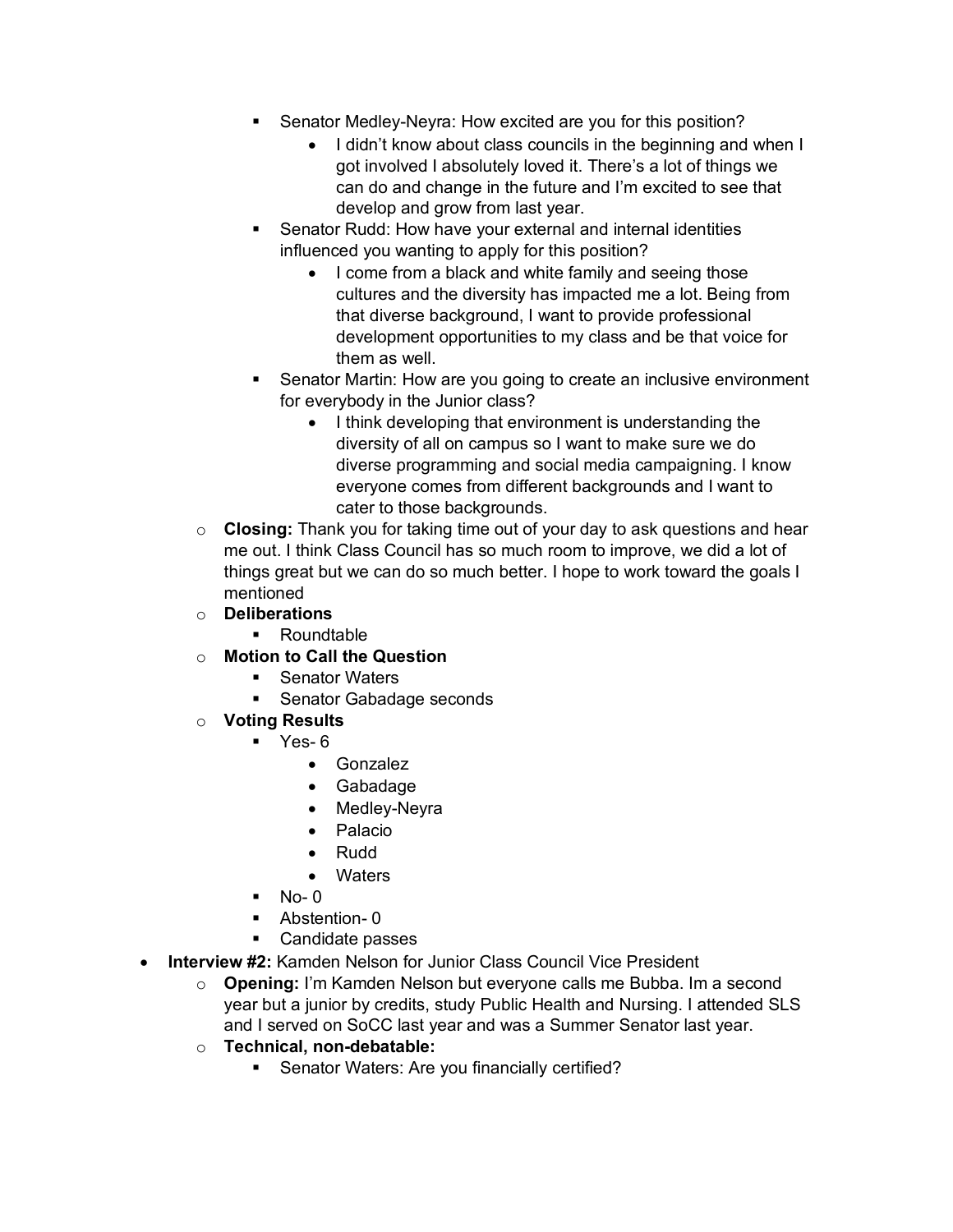- I am not, I looked into it during my time as a Senator but they told me not to worry about it.
- o **Questions related to position, experience, or future goals:**
	- § Vice Chair Gonzalez: How do you think your experience with the SoCC will help you with this position?
		- Experience was eye-opening for me. I was just a member at large and got to watch and observe the leadership. It made me more aware of campus and the council and will help me better function here
	- Senator Waters: How do you think SLS affected you and will affect you in this position?
		- SLS was the best thing I've experienced at FSU just far. My friend recommended it to me and it opened my eyes/ Hearing from facilitators and my peers impacted my life through their stories. It gave me an open-mindedness and I plan on using that to make everyone closer together.
	- § Senator Palacio: What are some goals you have for your position?
		- Observing everything in the world and with my experience, I plan on creating programming that the whole class can enjoy
	- § Senator Rudd: Describe a time where a project you were a part of was successful
		- In SoCC we had a halfway there fair and I think it was successful because it was last minute but we made it work.
	- Vice Chair Gonzalez: You mentioned the current state of our country, how do you plan on addressing that in this role?
		- Ive met a lot of people at FSU and I plan on talking to other orgs on campus to see how they're doing virtually and navigating things.
- o **Questions related to character or any other questions:**
	- § Vice Chair Gonzalez: What is the most difficult decision you've ever had to make during your last leadership position? How did you arrive at your decision? What was the result?
		- Halfway there fair was a challenge and we assigned different roles and communicated with all to ensure it was successful.
	- § Senator Martin: Have you attended any other similar events to SLS to continue developing what you learned?
		- I have not attended any events besides SLS but that was because I overloaded myself in the Fall. My roommate was very shy so I invited him to events and all but SLS was great for me because they showed me not everyone thinks the same way I do and you don't have to agree just respect.
- o **Closing:** Thank you for taking time out and listening. I enjoyed this and hope to continue working with the Class Councils. I won't be offended regardless of how you all vote. Thank you again for this!
- o **Deliberations**
	- Roundtable
- o **Motion to Call the Question**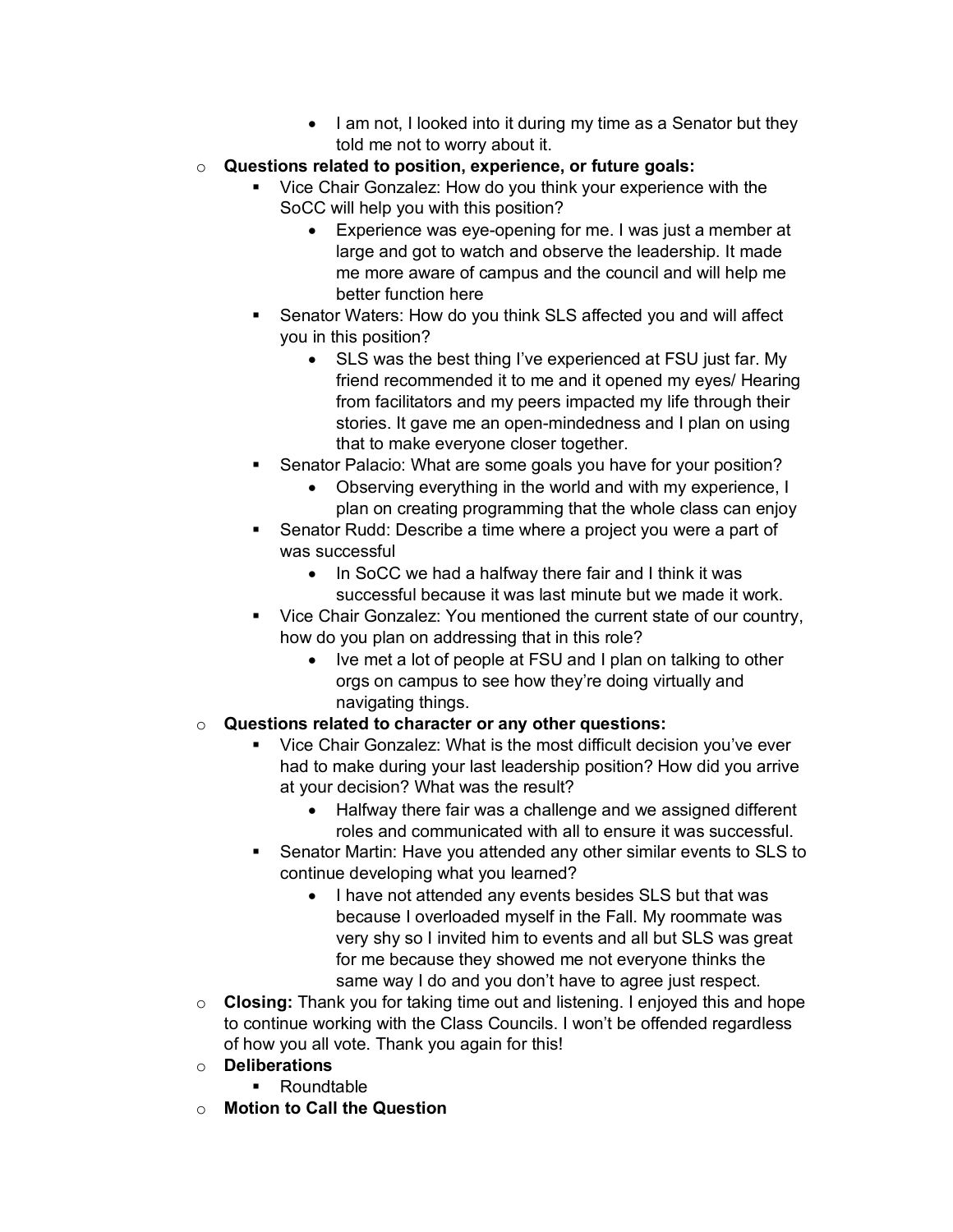- Senator Gabadage
- Senator Waters seconds
- o **Voting Results** 
	- $\blacksquare$  Yes- 3
		- Gabadage
		- Palacio
		- Rudd
		- § No- 0
	- § Abstention- 3
		- Gonzalez
		- Medley-Neyra
		- Waters
	- Candidate passes
- **Interview #3:** Fabian Sojos for Sophomore Class Council President
	- o **Opening:** Thank you for being here. I applied for this because I think every class should have a complete year every year and considering what happened to my class, I think I can help us come back from that and have them more involved on campus as I think they will be willing to after being locked up.
	- o **Technical, non-debatable:**
		- Senator Rudd: If selected for this position, will you leave your position in Senate?
			- SoCC is not a major position so I won't have to but I will consider it if I can't fully commit to either one.
	- o **Questions related to position, experience, or future goals:**
		- § Senator Waters: What sort of tangible projects will you seek to work on if you are granted the position?
			- I have 4 projects, one is fundraising, specifically for the senior class gift. I want to create a gofundme to have people donate for the gift. I also want townhalls but not regular but going to agencies and organizations and present what we do and take questions to have people involved. I'd also work with OGA to secure internships for my class to help ppl have a future after FSU. I would also want to simply engage with the class.
		- § Senator Waters: Do you think you can work with freshmen to involve them since there is no FCC?
			- I would engage with FLI and other freshmen majority orgs to try and engage them
		- Vice Chair Gonzalez: How do you plan on addressing the state of our country with this position?
			- Reach out to unions and RSOs that can represent the sophomore class and bring them in, meet with them, have them become members-at-large and have them come to the townhalls and engage as well.
	- o **Questions related to character or any other questions:**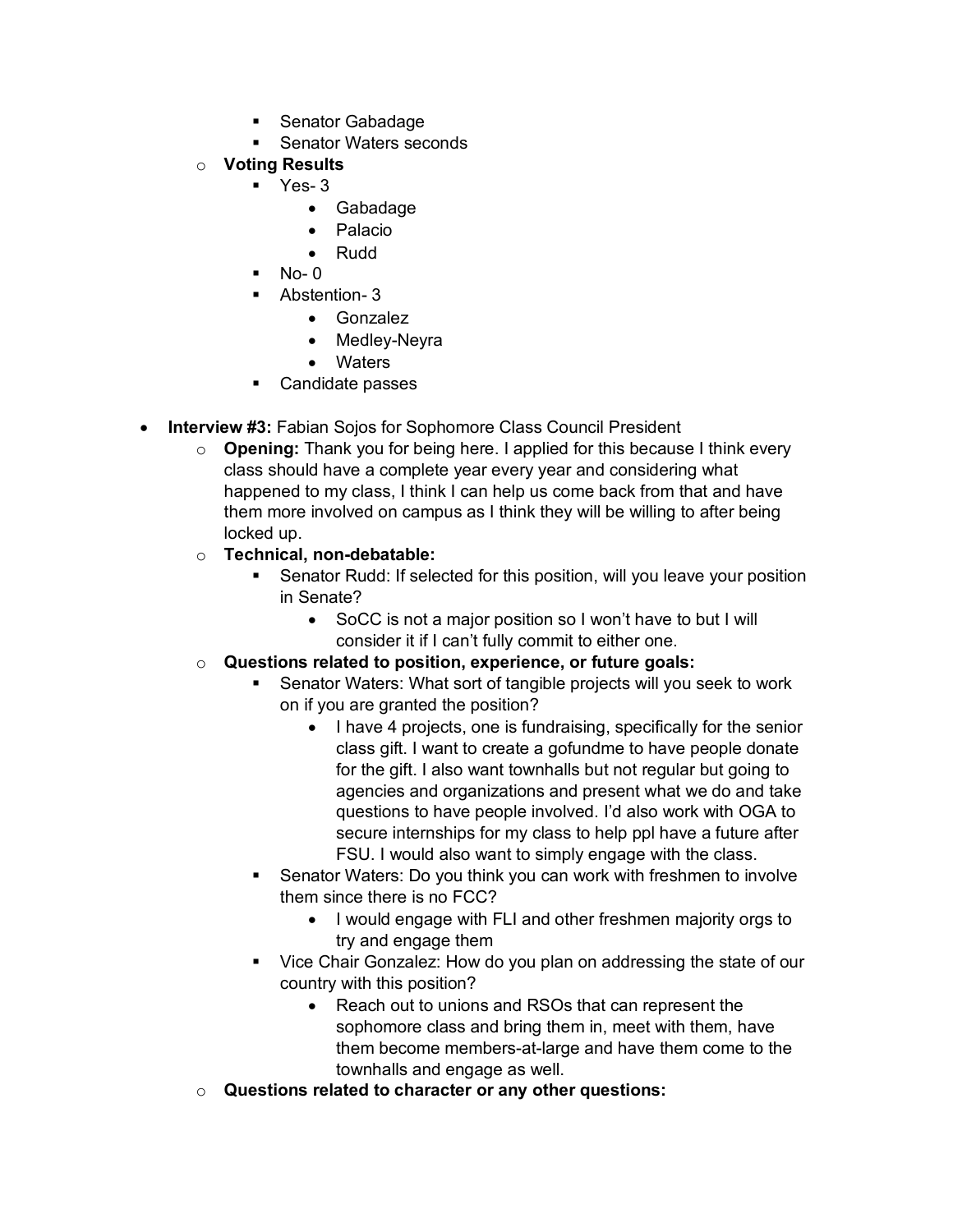- Senator Gabadage: What is the most difficult decision you've ever had to make during your last leadership position?
	- As RTAC liaison, I had to step up as people weren't showing up to create resolutions that allocated money to groups around campus to be able to go on trips.
- Vice Chair Gonzalez: What identities that you hold do you think will help you in this position?
	- Im not from US I was born in Ecuador and I moved here at 10 and had to learn English so I think I can relate to bilingual individuals in the sophomore class.
- o **Closing:** Thank you for having me today. I hope you can all put me in this position.
- o **Deliberations**
	- § Roundtable
- o **Motion to Call the Question** 
	- Senator Waters
	- § Senator Medley-Neyra seconds
- o **Voting Results** 
	- $\blacksquare$  Yes- 6
		- Gonzalez
		- Gabadage
		- Medley-Neyra
		- Palacio
		- Rudd
		- **Waters**
	- $No-<sub>0</sub>$
	- § Abstention- 0
	- Candidate passes
- **Interview #4:** Diamond Scrivens for Sophomore Class Council Vice President
	- o **Opening:** Good evening, I'm Diamond Scrivens, a rising sophomore majoring in IT and a first-generation student. I'm one of 8 children so I never had a lot of follow-up from my parents. I had to instill work and determination in myself when it came to school and I had to be a good role model for the rest of my siblings so I had to be a leader early on. I fell in love with FSU because of its diversity & inclusion and how it dedicated itself to it and when wanting to be involved I found class councils, loved it, and thought it was a good way to serve FSU.
	- o **Technical, non-debatable:**
		- **Senator Waters: Are you financially certified?** 
			- No, I am not.
	- o **Questions related to position, experience, or future goals:**
		- § Senator Gabadage: What specific goals do you hope to achieve through this position?
			- I want to make sure we have community outreach. That is something I will say all the time and being a mentor and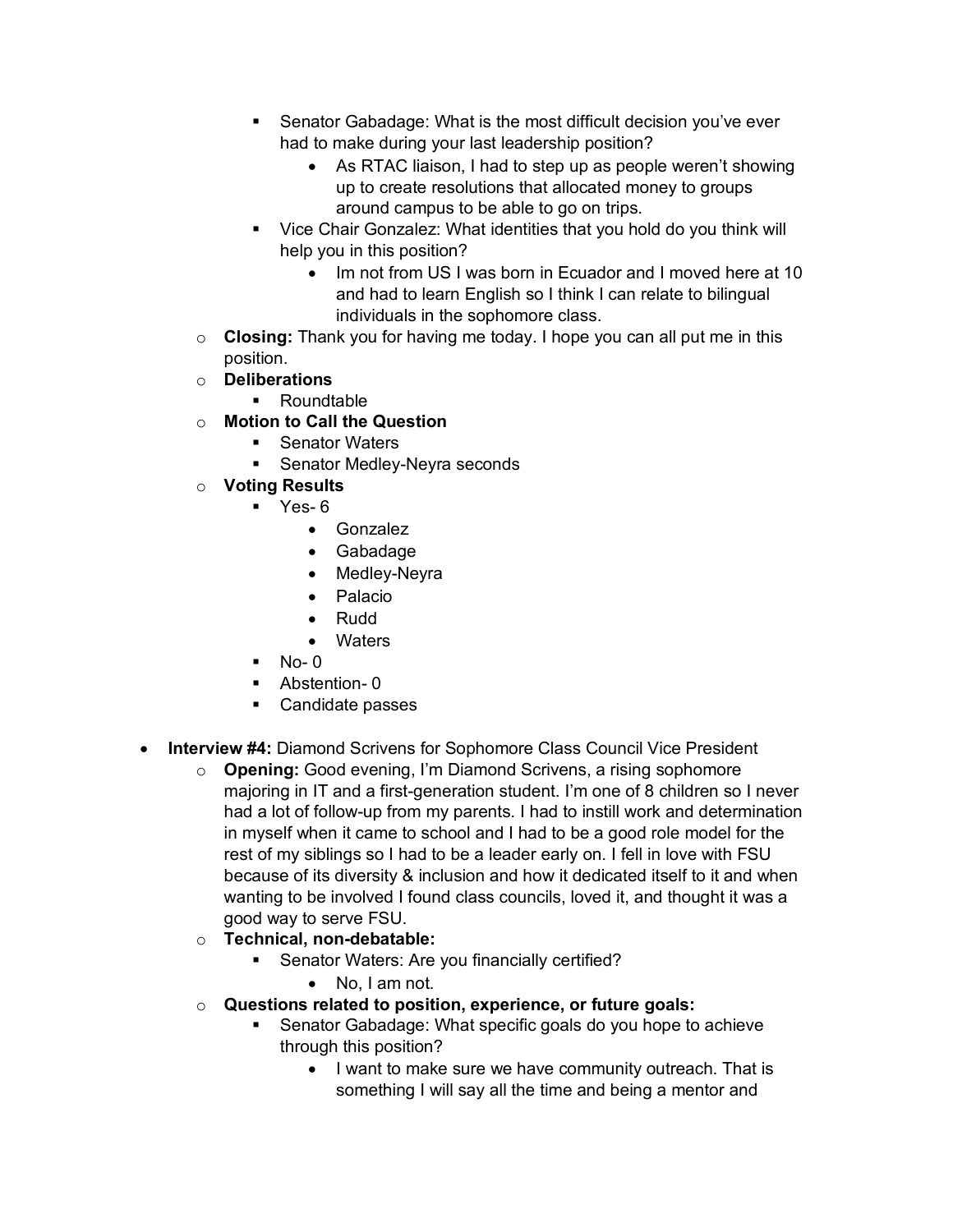watching students grow and achieve is very satisfying and makes me want to grow and continue. I also want cultural awareness to be a goal because of the state of our country.

- Vice Chair Gonzalez: How do you plan on addressing the state of our country in your role?
	- Promoting a cultural awareness event and getting other orgs involved so everyone can come together as a whole and address these issues as a whole. It will also allow people to be on one accord and learn together.
- § Senator Waters: Describe a time that you took a lead and describe the outcome
	- I was in SGA in high school and I'm really big on giving back to the community so we organized a back to school bash for elementary school where we collected school supplies and gave to the Boys and Girls Club. It promoted school and academics in a low-income community and it turned out amazing.
- Senator Rudd: Do you see any prevalent issues within the sophomore class and how do you want to address that?
	- Involvement may be a big one. We're still rather new to the school and I want to have an involvement fair so people know everything FSU has to offer.

## o **Questions related to character or any other questions:**

- Vice Chair Gonzalez: Experiences at FSU that will help in this role?
	- Office assistant at CARE office will help me work with the diff employees within and help abide by everyday demands. Learning about student life on campus will definitely help me in this role.
- Senator Martin: If you get forwarded, what are you most excited to accomplish?
	- Helping students experience traditions at FSU will be really exciting. I am also excited to be the voice of our class so they can speak through me and advocate for their demands and needs.
- o **Closing:** Thank you for taking the time out to interview me. I actually have a powerpoint I want to show you. (Reading from powerpoint) I'm Diamond, a sophomore from Tampa, I'm interested because it is positive leadership experience. I want to create a shared space project where I can help everyone have a safe space. Thank you for having me!

# o **Deliberations**

- Roundtable
- o **Motion to Call the Question** 
	- Senator Waters
		- **•** Senator Medley-Neyra seconds
- o **Voting Results** 
	- $\blacksquare$  Yes- 5
		- Gabadage